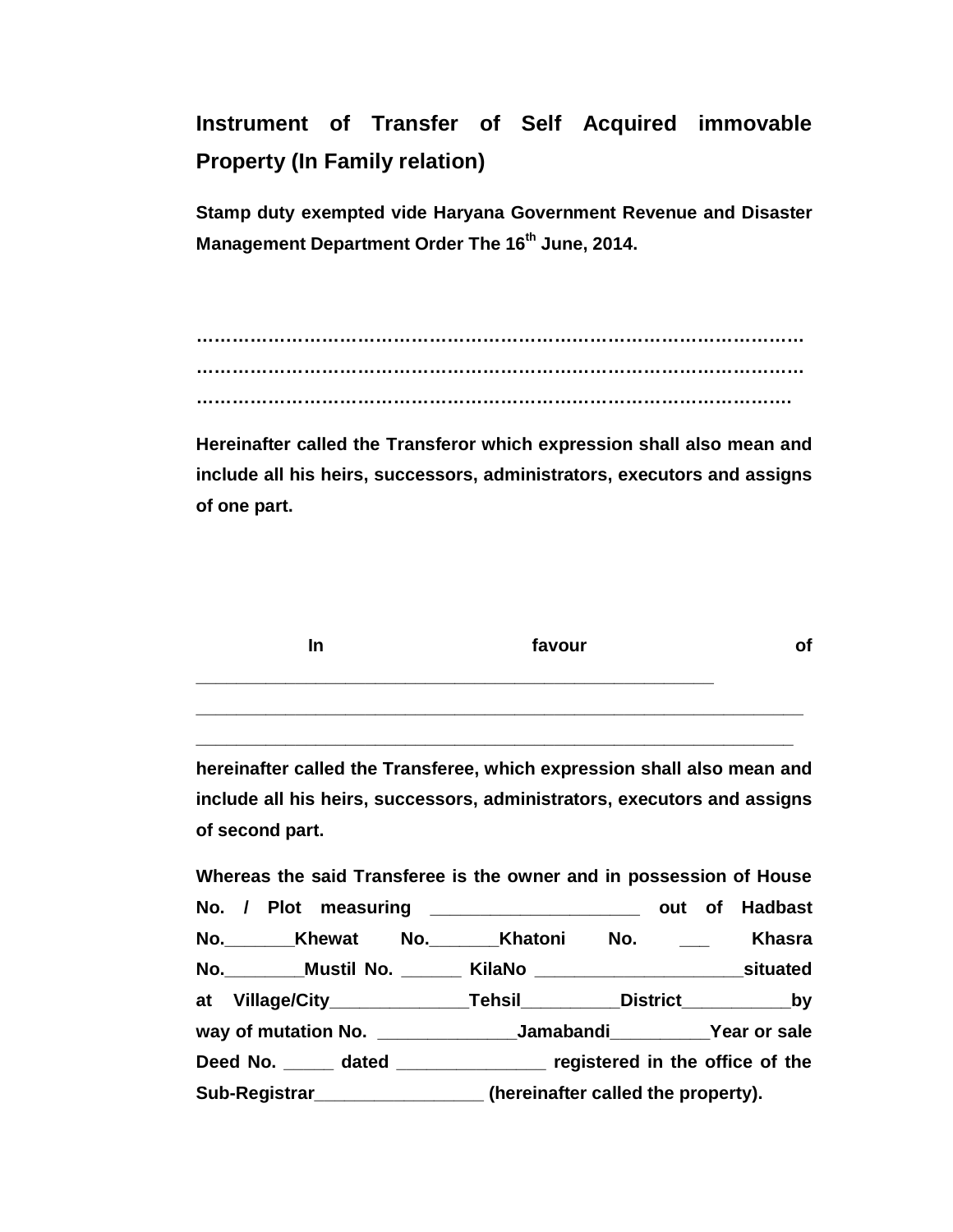**Description of the property mentioned in the schedule below. It is hereby agreed declared covenanted and recorded by and between the parties hereto as follows:** 

 **That the Transferor has agreed to transfer the said property and the said Transferee who is Son or daughter or father or mother or husband or wife of the second party in family relation has agreed to accept the said transfer of immovable property without any consideration. That the Transferor herein grants, conveys and transfers all his rights, titles interest in the above said Plot/House, unto the Transferee herein that the said property transferred herein is free hold and free from all sorts of encumbrances, claims, demands, dues, liens, gift, mortgages, decrees, litigations, prior sales, agreements to sell, notifications and attachments etc.** 

 **That the actual physical possession of the said property hereby conveyed has been delivered to the Transferor at the spot who has become the absolute owner in possession of the same and shall enjoy all the rights, privileges, passages, electricity meter, water connection and possession etc. and absolute owner in the said property without any hindrances, claims, demands by the vendor or his heirs etc.** 

 **That all the expenses for the Registration fee and other incidental charges for the registration of this deed have been borne and paid by the transferee.** 

**That the taxes, cesses, dues or demands in respect of this property have been paid and cleared by the Transferor up to the date of execution of this deed absolutely and thereafter it shall be the responsibility of the transferee for future taxes etc.** 

**That all the previous Conveyance Deed and other relevant papers concerning property have been handed over by the first party to the second party in original at the time of execution of this deed.**